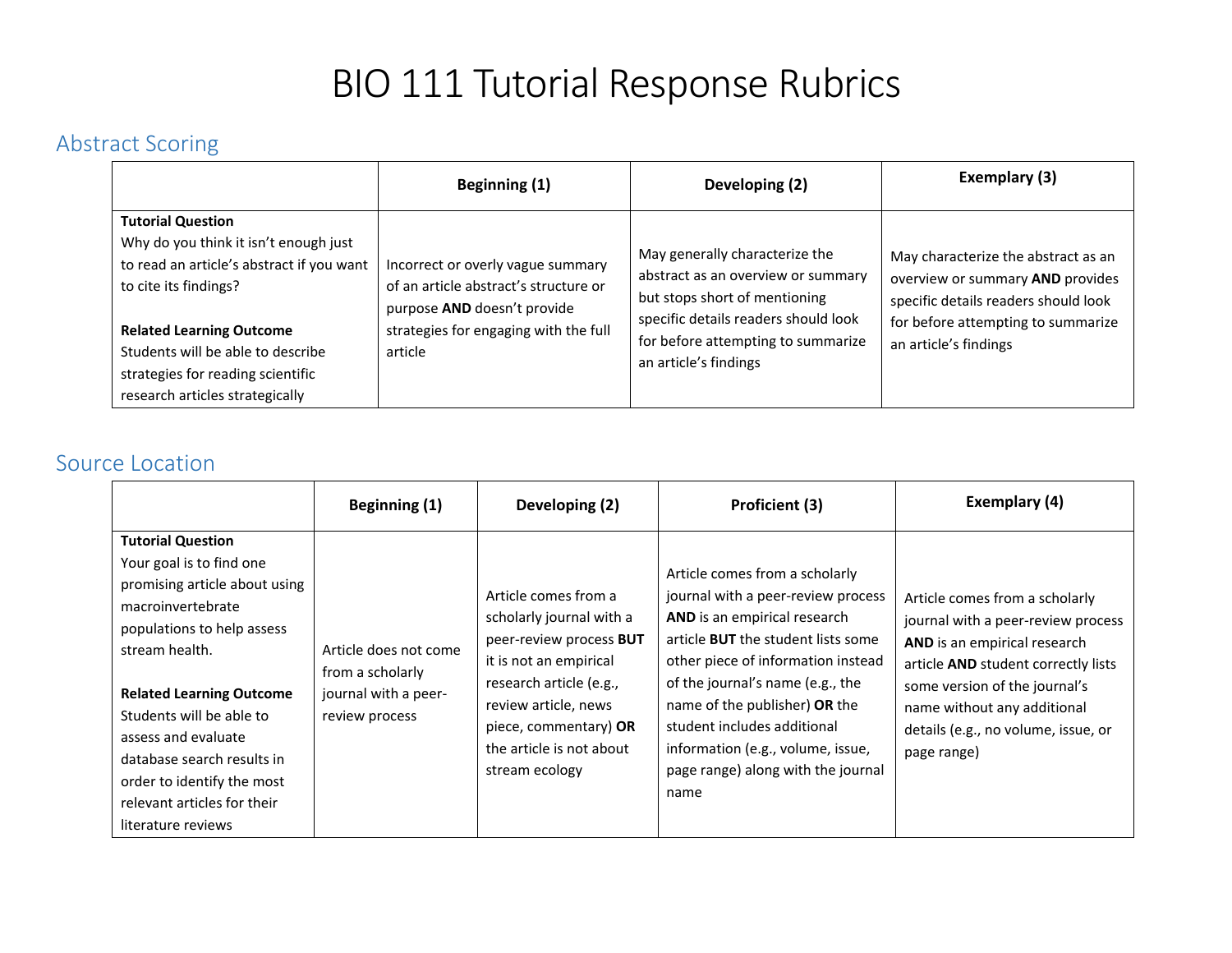### Source Engagement

|                                                                                                                           | <b>Beginning (1)</b>                                                                                                                       | Developing (2)                                                                                                                                                                                 | Proficient (3)                                                                                                                                                                                                                    | Exemplary (4)                                                                                                                                                                  |
|---------------------------------------------------------------------------------------------------------------------------|--------------------------------------------------------------------------------------------------------------------------------------------|------------------------------------------------------------------------------------------------------------------------------------------------------------------------------------------------|-----------------------------------------------------------------------------------------------------------------------------------------------------------------------------------------------------------------------------------|--------------------------------------------------------------------------------------------------------------------------------------------------------------------------------|
| <b>Tutorial Question</b><br>Introduction: What<br>was the authors'<br>hypothesis? (one<br>sentence)                       | Response does not contain<br>a meaningful attempt to<br>engage with specific<br>information beyond what<br>is presented in the<br>abstract | Response attempts to summarize<br>information from the introduction<br>section BUT does not address any<br>portion of the hypothesis as presented<br>in the article                            | Response attempts to summarize at<br>least a portion of the authors'<br>hypothesis BUT omits significant<br>details and specificity in a way that<br>implies a lack of full understanding                                         | Response summarizes the<br>authors' complete<br>hypothesis in a way that<br>demonstrates full<br>understanding                                                                 |
| <b>Tutorial Question</b><br>Methods: Explain<br>exactly how the<br>experiment was<br>done. (one or two<br>sentences)      | Response does not contain<br>a meaningful attempt to<br>engage with specific<br>information beyond what<br>is presented in the<br>abstract | Response attempts to summarize 1-2<br>steps described in the methods section<br>AND may not attempt to contextualize<br>those steps within the larger procedure                                | Response attempts to summarize<br>multiple (2+) steps described in the<br>methods section <b>BUT</b> omits details<br>about additional, essential steps in a<br>way that implies a lack of<br>understanding of the full procedure | Response summarizes the<br>authors' methods in a way<br>that acknowledges or<br>addresses the most<br>essential steps in the<br>procedure, demonstrating<br>full understanding |
| <b>Tutorial Question</b><br>Results: Summarize<br>the major findings.<br>(one or two<br>sentences)                        | Response does not contain<br>a meaningful attempt to<br>engage with specific<br>information beyond what<br>is presented in the<br>abstract | Response attempts to summarize<br>information from the results section<br><b>BUT</b> misinterprets or misrepresents<br>details in a way that definitively<br>indicates a lack of understanding | Response attempts to summarize a<br>portion of the authors' major<br>findings BUT characterizes those<br>findings in an incomplete way,<br>implying a lack of full understanding                                                  | Response summarizes the<br>authors' major findings in a<br>way that demonstrates full<br>understanding                                                                         |
| <b>Tutorial Question</b><br>Discussion: List one<br>area for future<br>research the authors<br>suggest. (one<br>sentence) | Response does not contain<br>a meaningful attempt to<br>engage with specific<br>information beyond what<br>is presented in the<br>abstract | Response attempts to summarize<br>information from the discussion section<br><b>BUT</b> does not provide any details<br>associated with suggested areas for<br>future research                 | Response attempts to summarize<br>one of the authors' suggestions for<br>future research opportunities BUT<br>omits significant details and<br>specificity in a way that implies a<br>lack of full understanding                  | Response summarizes one<br>of the authors' suggestions<br>for future research<br>opportunities in a way that<br>demonstrates full<br>understanding                             |

*For this assessment section, we will exclude tutorial responses that did not receive a score of 3+ for "Locate One Peer‐Reviewed Empirical Research Article"*